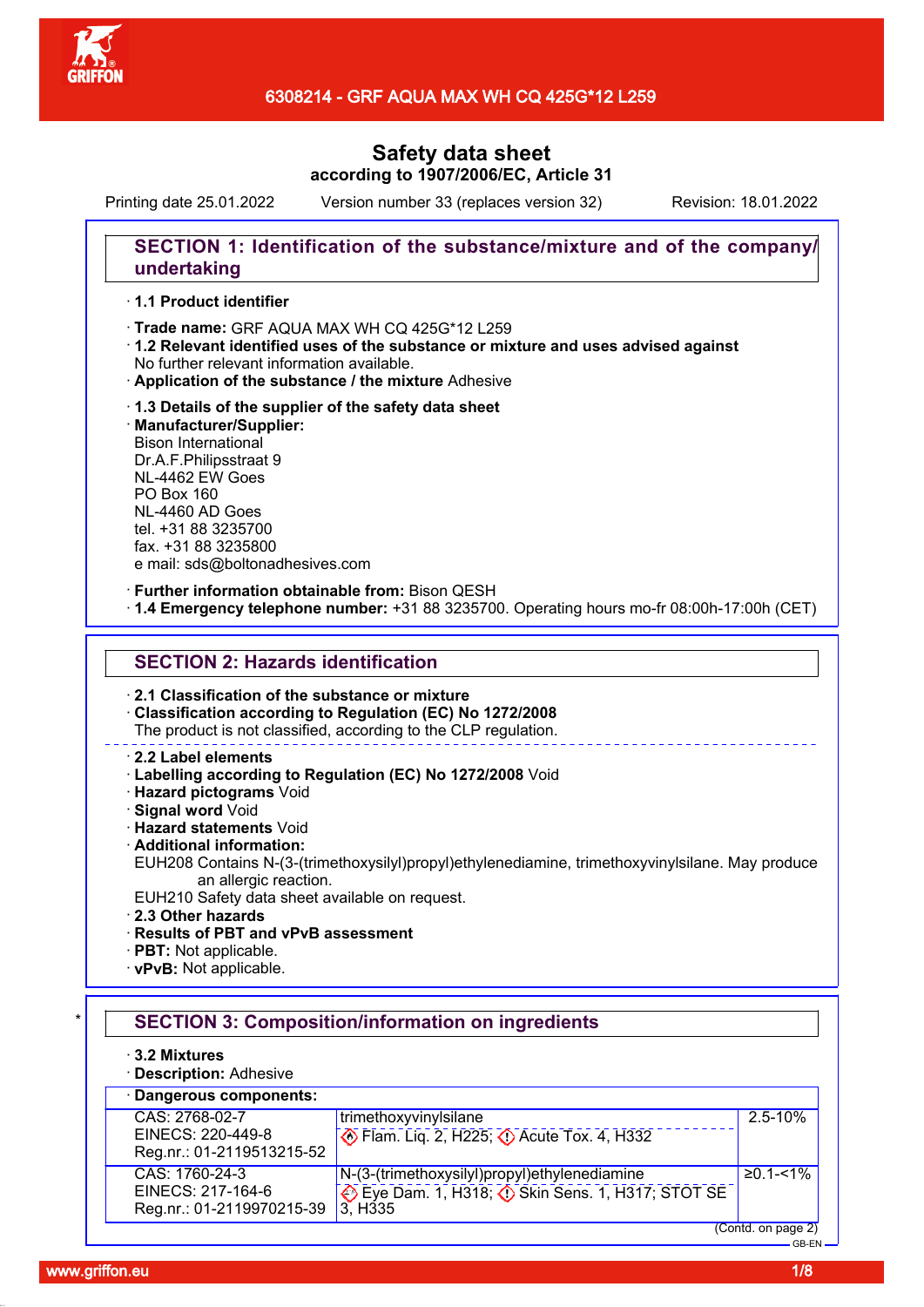

Printing date 25.01.2022 Version number 33 (replaces version 32) Revision: 18.01.2022

### Trade name: GRF AQUA MAX WH CQ 425G\*12 L259

CAS: 2768-02-7 EINECS: 220-449-8 Index number: 014-049-00-0 Reg.nr.: 01-2119513215-52

trimethoxyvinylsilane **• Flam. Lig. 2, H225; 4 Skin Sens. 1B, H317** 

(Contd. of page 1) ≥0.1-<1%

Additional information: For the wording of the listed hazard phrases refer to section 16.

# **SECTION 4: First aid measures**

- · **4.1 Description of first aid measures**
- · **General information:** No special measures required.

### · **After inhalation:**

Supply fresh air; consult doctor in case of complaints.

- No special measures required.
- · **After skin contact:** Generally the product does not irritate the skin.
- · **After eye contact:** Rinse opened eye for several minutes under running water.
- · **After swallowing:** If symptoms persist consult doctor.
- · **4.2 Most important symptoms and effects, both acute and delayed** No further relevant information available.
- · **4.3 Indication of any immediate medical attention and special treatment needed** No further relevant information available.

# **SECTION 5: Firefighting measures**

- · **5.1 Extinguishing media**
- · **Suitable extinguishing agents:** Use fire extinguishing methods suitable to surrounding conditions.
- · **5.2 Special hazards arising from the substance or mixture**
- No further relevant information available.
- · **5.3 Advice for firefighters**
- · **Protective equipment:** No special measures required.

# **SECTION 6: Accidental release measures**

- · **6.1 Personal precautions, protective equipment and emergency procedures** Not required.
- · **6.2 Environmental precautions:** Do not allow to enter sewers/ surface or ground water.

· **6.3 Methods and material for containment and cleaning up:** Send for recovery or disposal in suitable receptacles.

Absorb with liquid-binding material (sand, diatomite, acid binders, universal binders, sawdust).

- · **6.4 Reference to other sections**
- No dangerous substances are released.
- See Section 7 for information on safe handling.
- See Section 8 for information on personal protection equipment.
- See Section 13 for disposal information.

# **SECTION 7: Handling and storage**

· **7.1 Precautions for safe handling** No special precautions are necessary if used correctly.

(Contd. on page 3) GB-EN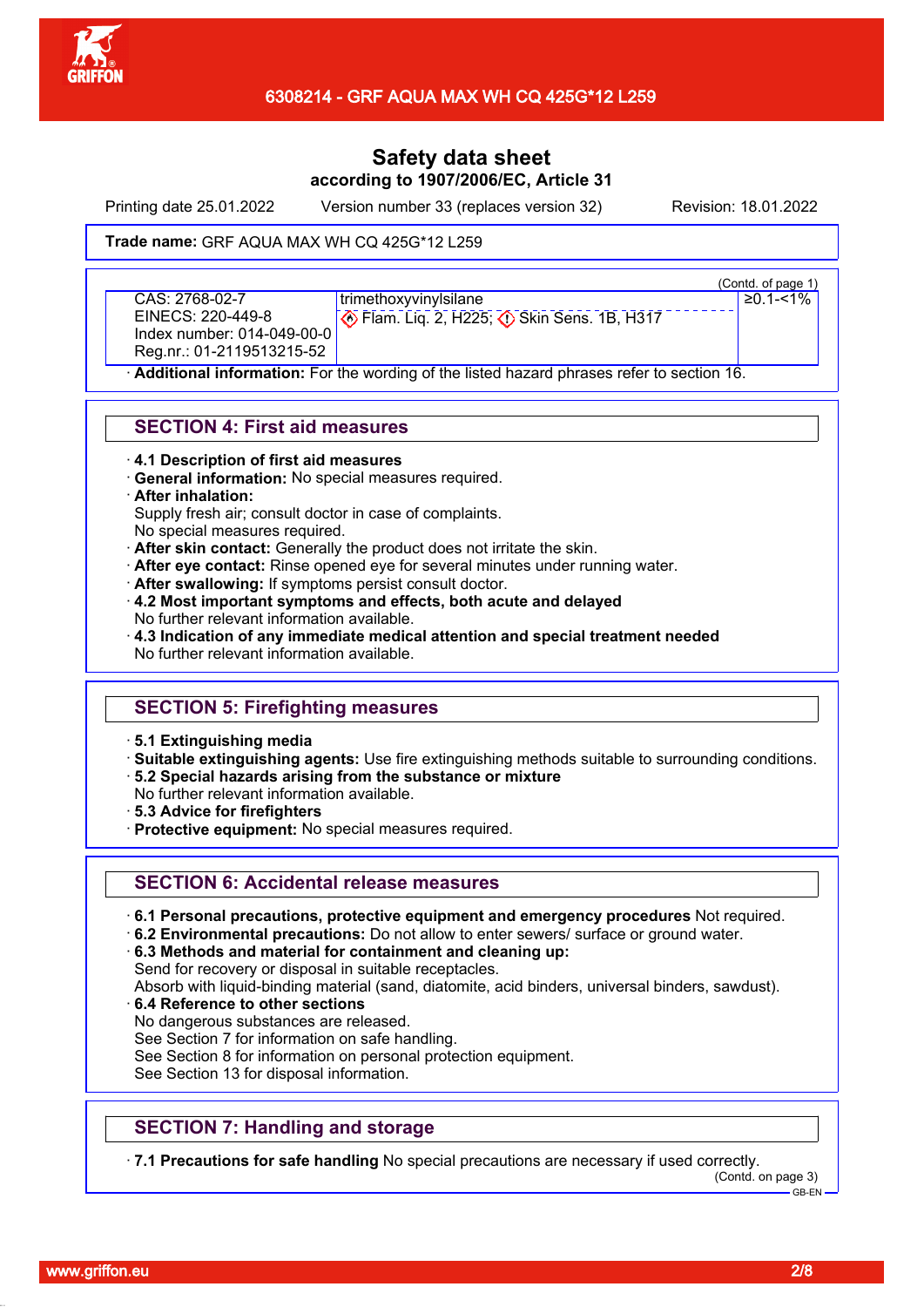

Printing date 25.01.2022 Version number 33 (replaces version 32) Revision: 18.01.2022

### Trade name: GRF AQUA MAX WH CQ 425G\*12 L259

(Contd. of page 2)

· **Information about fire - and explosion protection:** No special measures required.

#### · **7.2 Conditions for safe storage, including any incompatibilities**

· **Storage:**

· **Requirements to be met by storerooms and receptacles:** No special requirements.

- · **Information about storage in one common storage facility:** Not required.
- · **Further information about storage conditions:** None.
- · **Storage class:** 10
- · **7.3 Specific end use(s)** No further relevant information available.

### **SECTION 8: Exposure controls/personal protection**

- · **8.1 Control parameters**
- · **Ingredients with limit values that require monitoring at the workplace:**

The product does not contain any relevant quantities of materials with critical values that have to be monitored at the workplace.

- · **Additional information:** The lists valid during the making were used as basis.
- · **8.2 Exposure controls**
- · **Appropriate engineering controls** No further data; see item 7.
- · **Individual protection measures, such as personal protective equipment**
- · **General protective and hygienic measures:**

The usual precautionary measures are to be adhered to when handling chemicals.

- Wash hands before breaks and at the end of work.
- · **Respiratory protection:** Not required.

### · **Hand protection**

The glove material has to be impermeable and resistant to the product/ the substance/ the preparation.

Selection of the glove material on consideration of the penetration times, rates of diffusion and the degradation

### · **Material of gloves**

Recommended thickness of the material: > 0,12 mm Nitrile rubber, NBR

· **Penetration time of glove material** For the mixture of chemicals mentioned below the penetration time has to be at least 10 minutes (Permeation according to EN 374 Part 3: Level 1).

· **Eye/face protection** Goggles recommended during refilling

# \* **SECTION 9: Physical and chemical properties** · **9.1 Information on basic physical and chemical properties** · **General Information · Physical state** Fluid **Colour:** According to product specification **According** to product specification · **Odour:** Characteristic · **Odour threshold:** Not determined. **Melting point/freezing point:** Undetermined. · **Boiling point or initial boiling point and boiling range** Undetermined.

(Contd. on page 4) GB-EN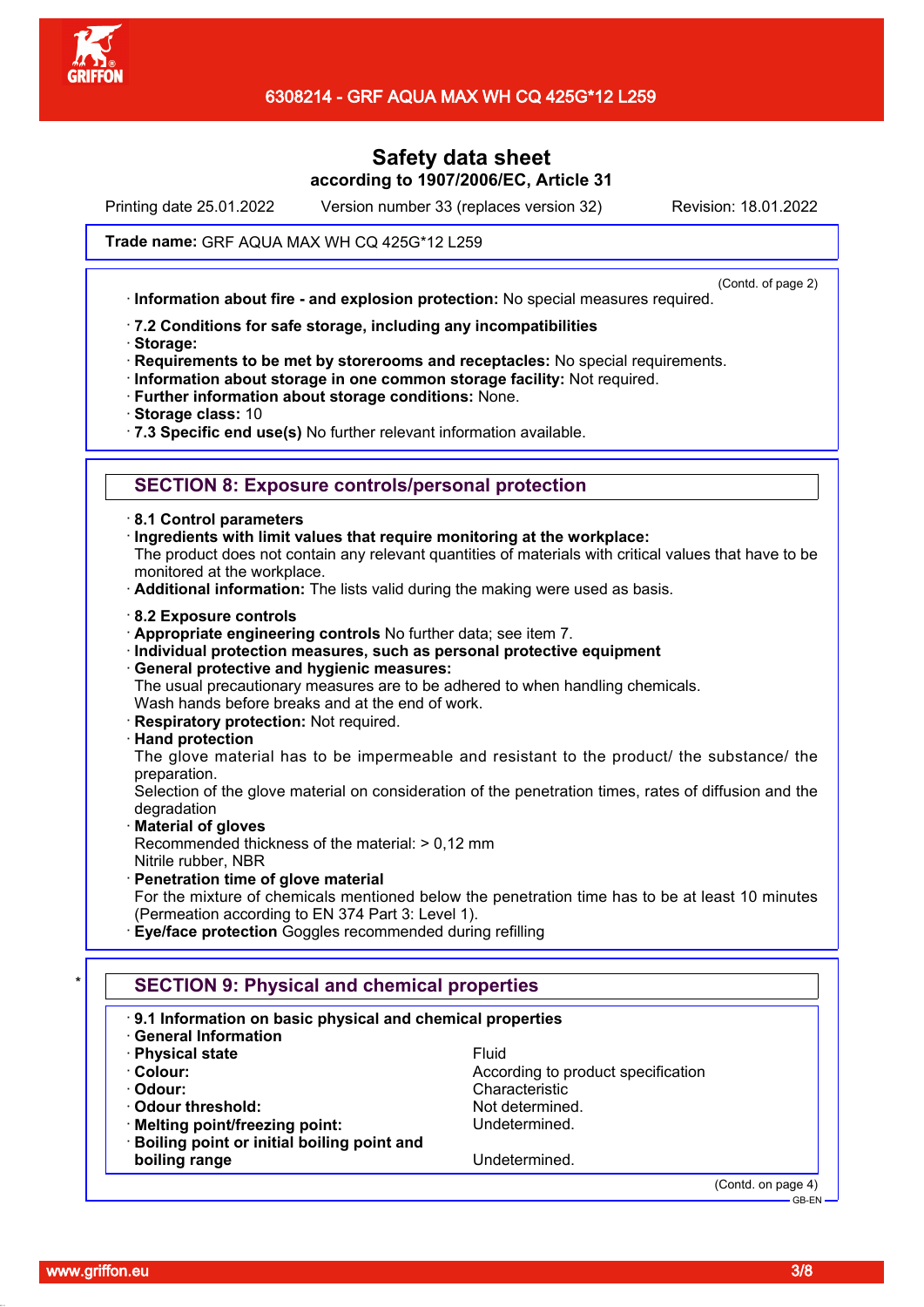

Printing date 25.01.2022 Version number 33 (replaces version 32) Revision: 18.01.2022

#### Trade name: GRF AQUA MAX WH CQ 425G\*12 L259

| (Contd. of page 3)                                 |
|----------------------------------------------------|
| Not applicable.                                    |
|                                                    |
| Not determined.                                    |
| Not determined.                                    |
| 237 °C                                             |
| Product is not selfigniting.                       |
| Not determined.                                    |
| Not determined.                                    |
|                                                    |
| Not determined.                                    |
| Not determined.                                    |
|                                                    |
| Not miscible or difficult to mix.                  |
|                                                    |
| Not determined.                                    |
| Not determined.                                    |
|                                                    |
| ~1.946 g/cm <sup>3</sup>                           |
| Not determined.                                    |
| Not determined.                                    |
| All relevant physical data were determined for the |
| mixture. All non-determined data are not           |
| measurable or not relevant for the                 |
| characterization of the mixture.                   |
|                                                    |
| Fluid                                              |
| · Important information on protection of health    |
|                                                    |
| Product does not present an explosion hazard.      |
|                                                    |
| 0.0%                                               |
| 67.5 %                                             |
|                                                    |
| Not determined.                                    |
|                                                    |
| Information with regard to physical hazard         |
|                                                    |
| Void                                               |
| Void                                               |
| Void                                               |
| Void                                               |
| Void                                               |
| Void                                               |
| Void                                               |
|                                                    |
| Void                                               |
| Void                                               |
| Void                                               |
| Void                                               |
| Void                                               |
|                                                    |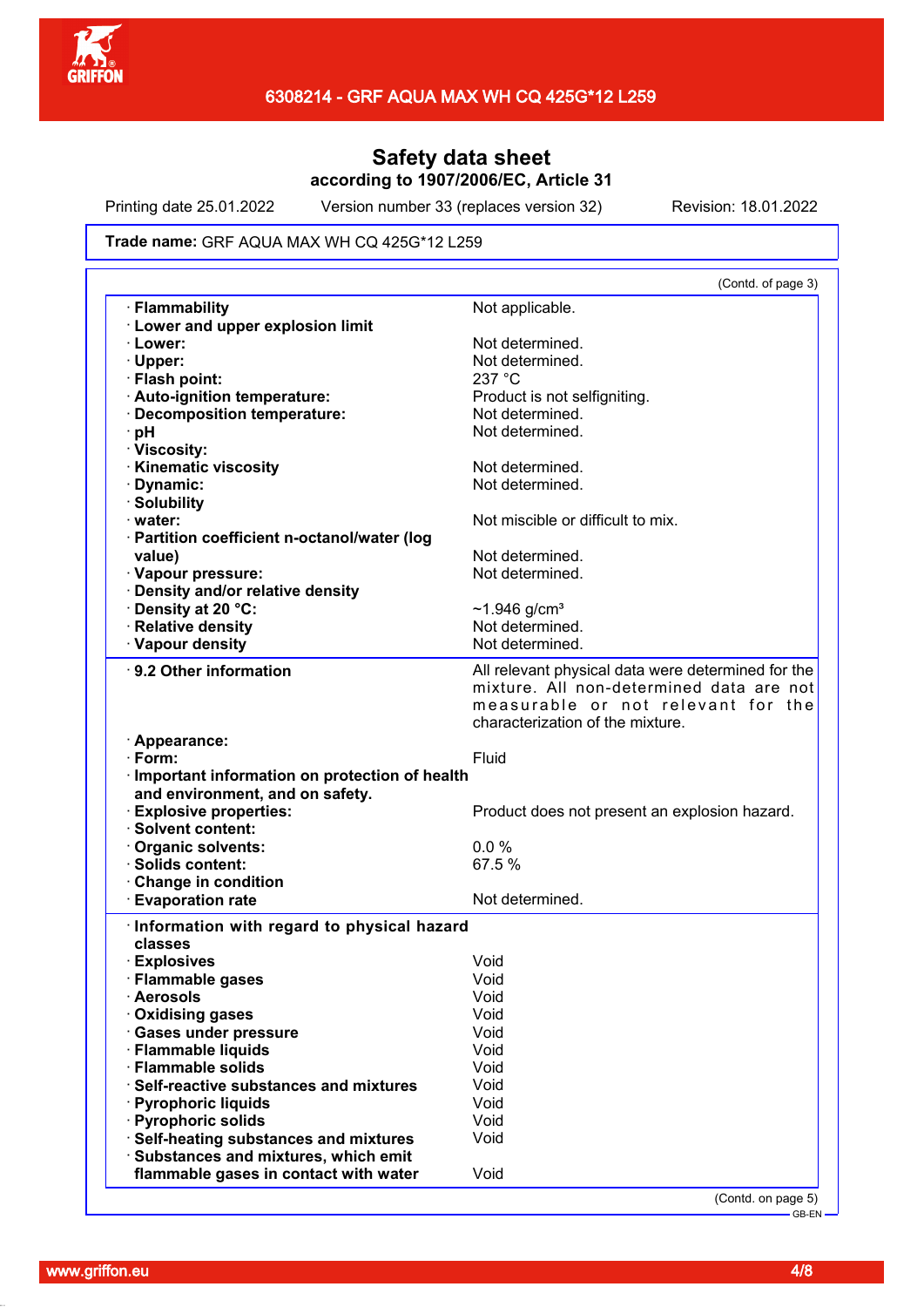

Printing date 25.01.2022 Version number 33 (replaces version 32) Revision: 18.01.2022

#### Trade name: GRF AQUA MAX WH CQ 425G\*12 L259

|                           |      | (Contd. of page 4) |
|---------------------------|------|--------------------|
| <b>Oxidising liquids</b>  | Void |                    |
| <b>· Oxidising solids</b> | Void |                    |
| Organic peroxides         | Void |                    |
| Corrosive to metals       | Void |                    |
| · Desensitised explosives | Void |                    |

### **SECTION 10: Stability and reactivity**

· **10.1 Reactivity** No further relevant information available.

· **10.2 Chemical stability**

· **Thermal decomposition / conditions to be avoided:**

No decomposition if used according to specifications.

- · **10.3 Possibility of hazardous reactions** No dangerous reactions known.
- · **10.4 Conditions to avoid** No further relevant information available.
- · **10.5 Incompatible materials:** No further relevant information available.

· **10.6 Hazardous decomposition products:** No dangerous decomposition products known.

# **SECTION 11: Toxicological information**

| $\cdot$ 11.1 Information on hazard classes as defined in Regulation (EC) No 1272/2008<br>· Acute toxicity Based on available data, the classification criteria are not met. |                |                        |                |                    |
|-----------------------------------------------------------------------------------------------------------------------------------------------------------------------------|----------------|------------------------|----------------|--------------------|
| · Skin corrosion/irritation                                                                                                                                                 |                |                        |                |                    |
| Component                                                                                                                                                                   | CAS No. Method |                        | <b>Species</b> | Conclusion         |
| Vinyltrimethoxysilane                                                                                                                                                       |                | 2768-02-7 OECD No. 429 | mouse, dermal  | no sensitisation   |
| Based on available data, the classification criteria are not met.                                                                                                           |                |                        |                |                    |
| · Serious eye damage/irritation Based on available data, the classification criteria are not met.                                                                           |                |                        |                |                    |
| Respiratory or skin sensitisation Based on available data, the classification criteria are not met.                                                                         |                |                        |                |                    |
| Germ cell mutagenicity                                                                                                                                                      |                |                        |                |                    |
| Not applicable.                                                                                                                                                             |                |                        |                |                    |
| Based on available data, the classification criteria are not met.                                                                                                           |                |                        |                |                    |
| . Carcinogenicity Based on available data, the classification criteria are not met.                                                                                         |                |                        |                |                    |
| · Reproductive toxicity Based on available data, the classification criteria are not met.                                                                                   |                |                        |                |                    |
| STOT-single exposure Based on available data, the classification criteria are not met.                                                                                      |                |                        |                |                    |
| STOT-repeated exposure Based on available data, the classification criteria are not met.                                                                                    |                |                        |                |                    |
| Aspiration hazard Based on available data, the classification criteria are not met.                                                                                         |                |                        |                |                    |
| · Additional toxicological information:                                                                                                                                     |                |                        |                |                    |
| Acute effects (acute toxicity, irritation and corrosivity) Not applicable.                                                                                                  |                |                        |                |                    |
| · Sensitisation Not applicable.                                                                                                                                             |                |                        |                |                    |
| · Repeated dose toxicity Not applicable.                                                                                                                                    |                |                        |                |                    |
| 11.2 Information on other hazards                                                                                                                                           |                |                        |                |                    |
| <b>Endocrine disrupting properties</b>                                                                                                                                      |                |                        |                |                    |
|                                                                                                                                                                             |                |                        |                |                    |
| None of the ingredients is listed.                                                                                                                                          |                |                        |                |                    |
|                                                                                                                                                                             |                |                        |                | $GB-EN$ $-$        |
|                                                                                                                                                                             |                |                        |                | (Contd. on page 6) |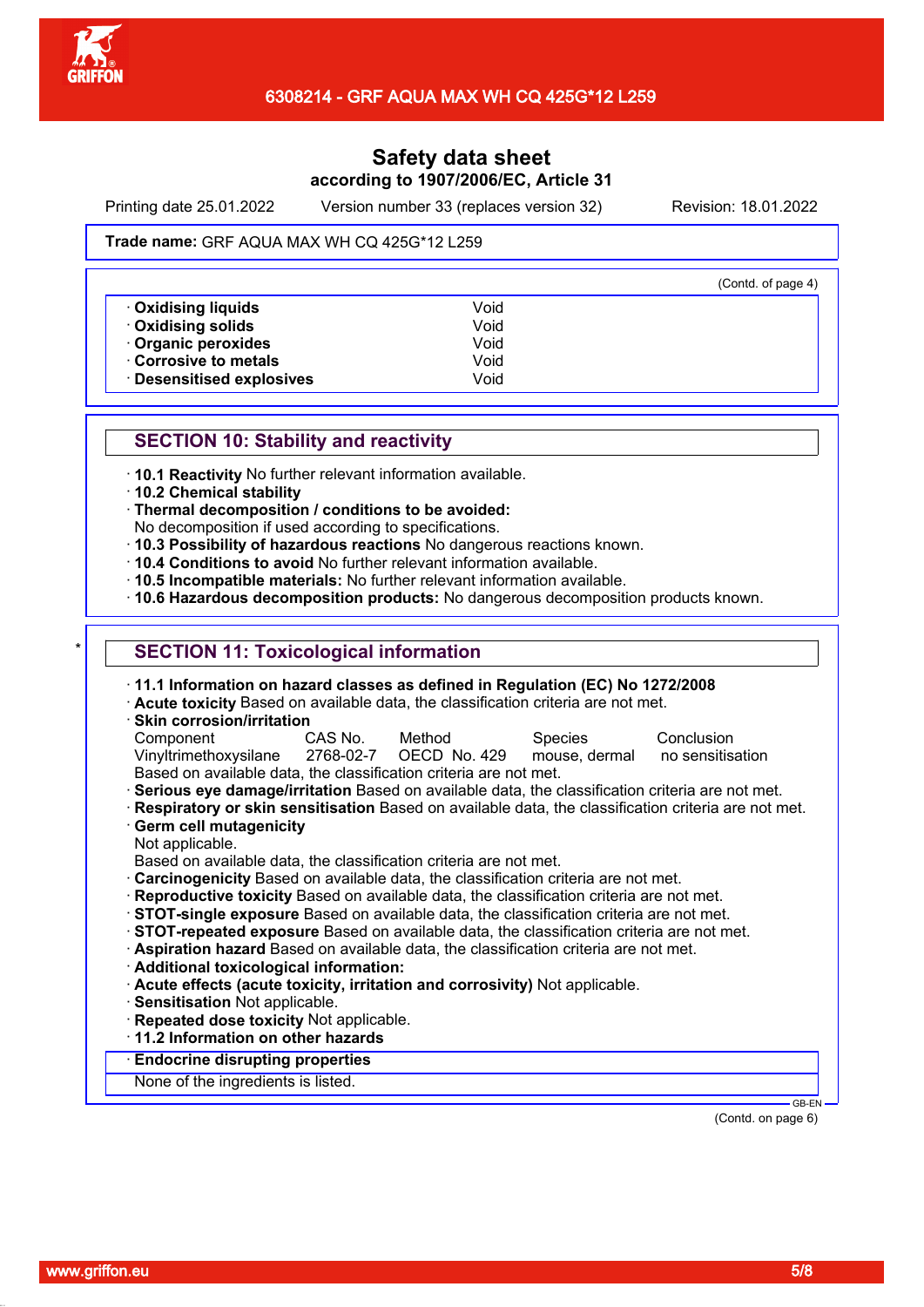

Printing date 25.01.2022 Version number 33 (replaces version 32) Revision: 18.01.2022

### Trade name: GRF AQUA MAX WH CQ 425G\*12 L259

(Contd. of page 5)

### **SECTION 12: Ecological information**

#### · **12.1 Toxicity**

- · **Aquatic toxicity:** No further relevant information available.
- · **12.2 Persistence and degradability** No further relevant information available.
- · **12.3 Bioaccumulative potential** No further relevant information available.
- · **12.4 Mobility in soil** No further relevant information available.
- · **12.5 Results of PBT and vPvB assessment**
- · **PBT:** Not applicable.
- · **vPvB:** Not applicable.
- · **12.6 Endocrine disrupting properties**
- The product does not contain substances with endocrine disrupting properties.
- · **12.7 Other adverse effects**
- · **Additional ecological information:**
- · **General notes:**

Water hazard class 1 (German Regulation) (Self-assessment): slightly hazardous for water Do not allow undiluted product or large quantities of it to reach ground water, water course or sewage system.

### **SECTION 13: Disposal considerations**

#### · **13.1 Waste treatment methods**

· **Recommendation**

Must not be disposed together with household garbage. Do not allow product to reach sewage system.

Disposal must be made according to official regulations.

- · **Uncleaned packaging:**
- · **Recommendation:**

Packagings that may not be cleansed are to be disposed of in the same manner as the product.

| <b>SECTION 14: Transport information</b>                   |               |                    |
|------------------------------------------------------------|---------------|--------------------|
| 14.1 UN number or ID number<br>· ADR/ADN, IMDG, IATA       | not regulated |                    |
| · ADN                                                      | not regulated |                    |
| 14.2 UN proper shipping name<br>· ADR/ADN, ADN, IMDG, IATA | not regulated |                    |
| 14.3 Transport hazard class(es)                            |               |                    |
| · ADR/ADN, ADN, IMDG, IATA<br>· Class                      | not regulated |                    |
| 14.4 Packing group<br>· ADR/ADN, IMDG, IATA                | not regulated |                    |
|                                                            |               | (Contd. on page 7) |

GB-EN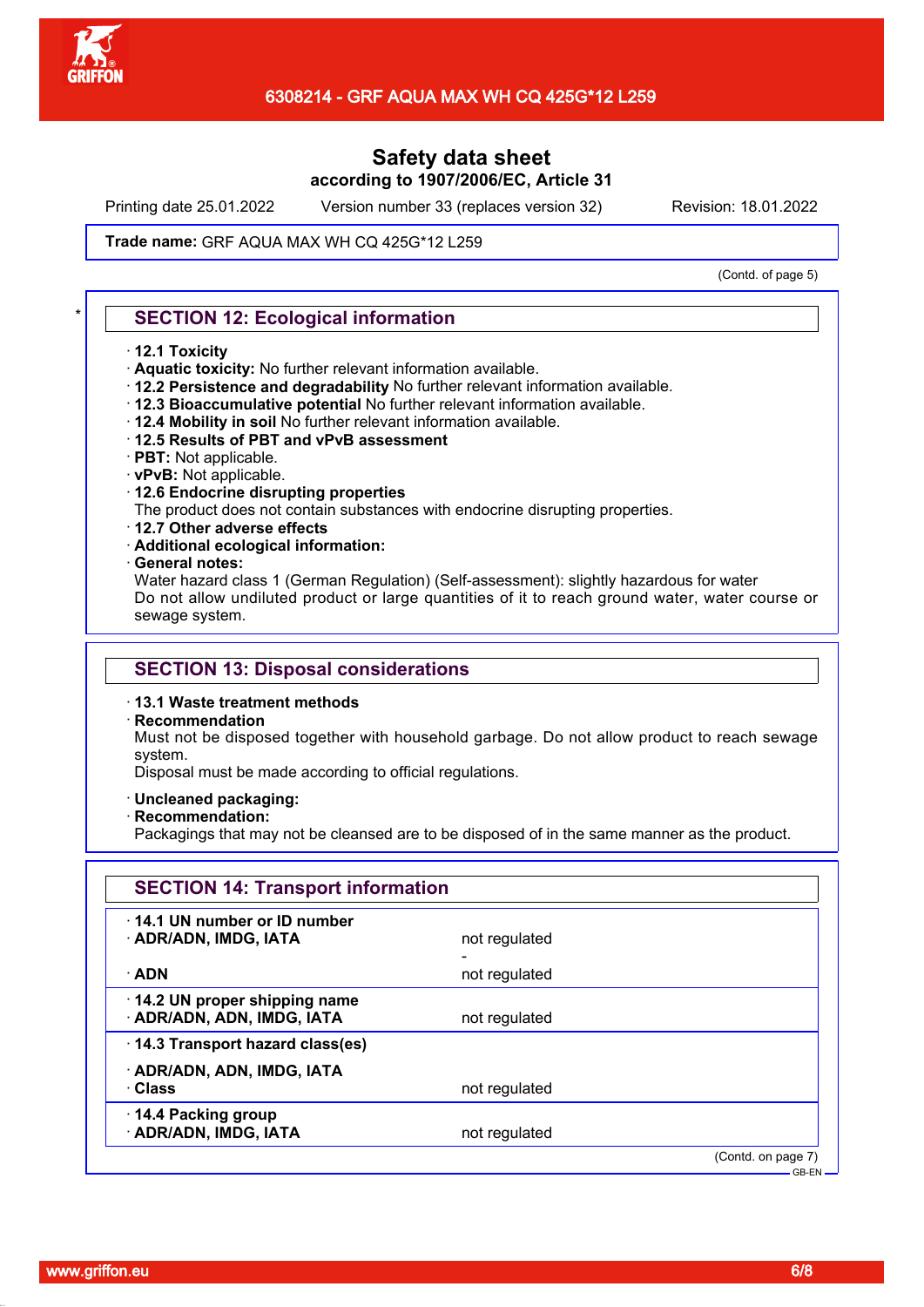

Printing date 25.01.2022 Version number 33 (replaces version 32) Revision: 18.01.2022

#### Trade name: GRF AQUA MAX WH CQ 425G\*12 L259

|                                                                        | (Contd. of page 6)                                                                                                                                                  |
|------------------------------------------------------------------------|---------------------------------------------------------------------------------------------------------------------------------------------------------------------|
| 14.5 Environmental hazards:<br>· Marine pollutant:                     | No                                                                                                                                                                  |
| 14.6 Special precautions for user                                      | Not applicable.                                                                                                                                                     |
| 14.7 Maritime transport in bulk according to<br><b>IMO instruments</b> | Not applicable.                                                                                                                                                     |
| · Transport/Additional information:                                    | Not dangerous according to the above<br>specifications.                                                                                                             |
| ∴IMDG<br>· Remarks:                                                    | Under certain conditions substances in Class 3<br>(flammable liquids) can be classified in<br>packinggroup III.<br>See IMDG, Part 2, Chapter 2.3, Paragraph 2.3.2.2 |
| · UN "Model Regulation":                                               | not regulated                                                                                                                                                       |

# **SECTION 15: Regulatory information**

- · **15.1 Safety, health and environmental regulations/legislation specific for the substance or mixture**
- · **Directive 2012/18/EU**
- · **Named dangerous substances ANNEX I** None of the ingredients is listed.
- · **DIRECTIVE 2011/65/EU on the restriction of the use of certain hazardous substances in electrical and electronic equipment – Annex II**
- None of the ingredients is listed.

· **REGULATION (EU) 2019/1148**

· **Annex I - RESTRICTED EXPLOSIVES PRECURSORS (Upper limit value for the purpose of licensing under Article 5(3))**

None of the ingredients is listed.

· **Annex II - REPORTABLE EXPLOSIVES PRECURSORS**

None of the ingredients is listed.

· **Regulation (EC) No 273/2004 on drug precursors**

None of the ingredients is listed.

· **Regulation (EC) No 111/2005 laying down rules for the monitoring of trade between the Community and third countries in drug precursors**

None of the ingredients is listed.

· **15.2 Chemical safety assessment:** A Chemical Safety Assessment has not been carried out.

### **SECTION 16: Other information**

This information is based on our present knowledge. However, this shall not constitute a guarantee for any specific product features and shall not establish a legally valid contractual relationship.

### · **Relevant phrases**

H225 Highly flammable liquid and vapour.

(Contd. on page 8) GB-EN